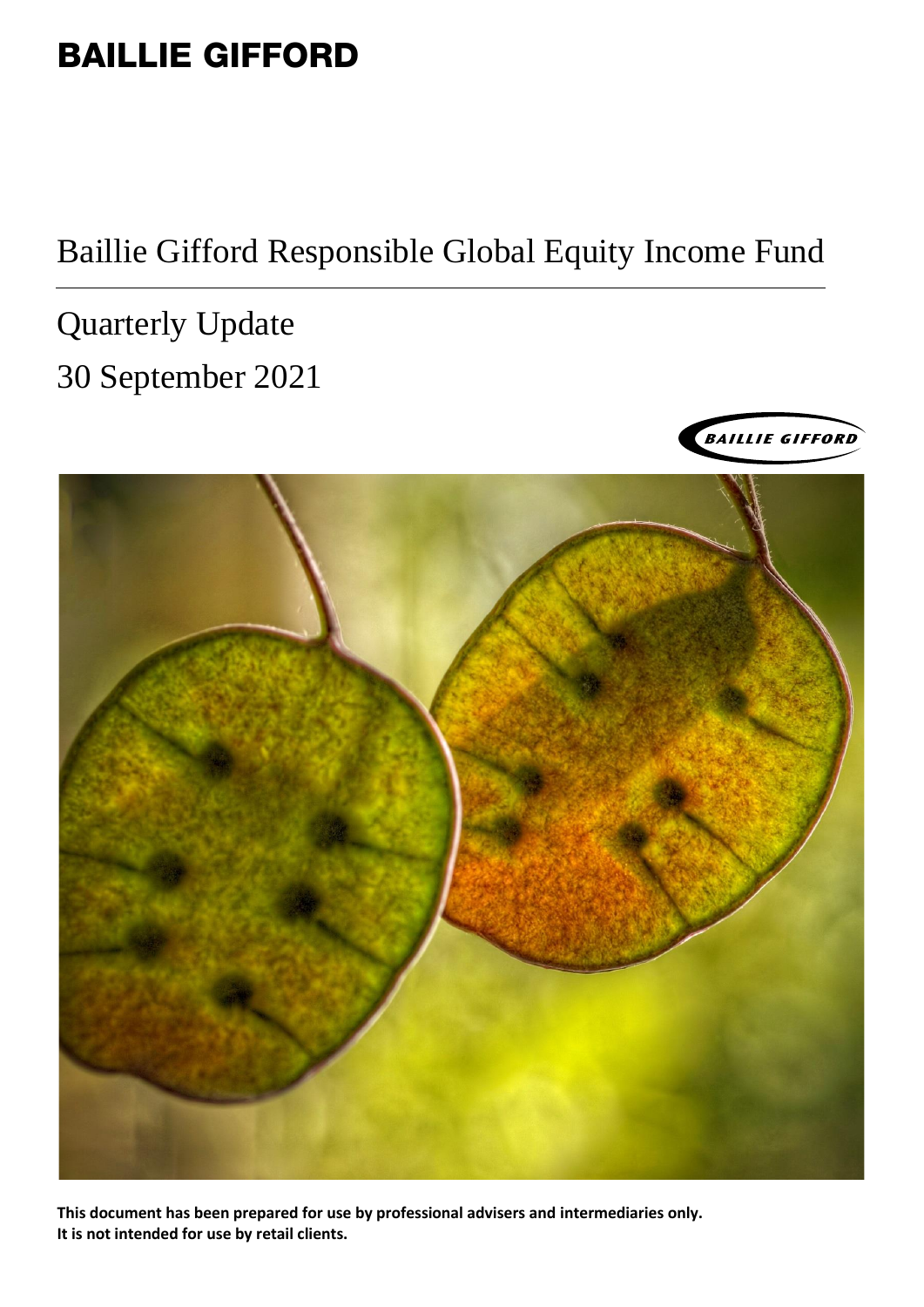This document contains information on investments which does not constitute independent investment research. Accordingly, it is not subject to the protections afforded to independent research and Baillie Gifford and its staff may have dealt in the investments concerned. Investment markets and conditions can change rapidly and as such the views expressed should not be taken as statements of fact nor should reliance be placed on these views when making investment decisions.

This document is issued by Baillie Gifford & Co Limited, Calton Square, 1 Greenside Row, Edinburgh EH1 3AN, a company which is authorised and regulated by the Financial Conduct Authority, Financial Services Register No. 119179, and is a member of The Investment Association. Baillie Gifford & Co Limited is wholly owned by Baillie Gifford & Co, which is authorised and regulated by the Financial Conduct Authority.

The Fund's share price can be volatile due to movements in the prices of the underlying holdings and the basis on which the Fund is priced.

As with any investment, the clients' capital is at risk. Past performance is not a guide to future returns.

All information as at 30 September 2021 and source is Baillie Gifford & Co unless otherwise stated.

Baillie Gifford & Co Limited Calton Square, 1 Greenside Row, Edinburgh EH1 3AN Telephone <sup>+</sup>44 (0)131 275 2000 [bailliegifford.com](http://www.bailliegifford.com/)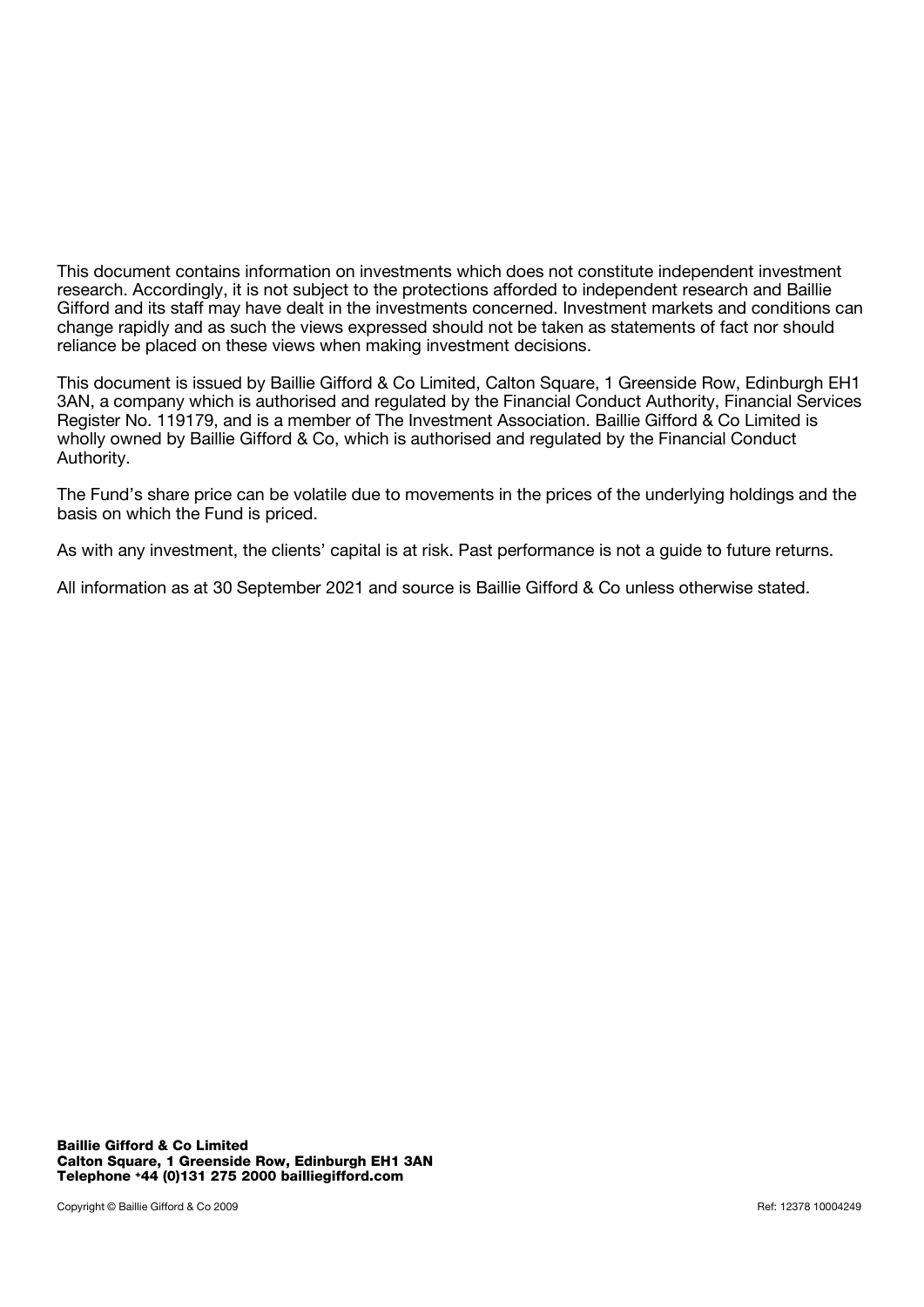## **Objective**

To achieve (after deduction of costs) growth in both income and capital over rolling five-year periods, whilst delivering a yield higher than that of the MSCI ACWI Index over rolling five-year periods. The manager believes this is an appropriate benchmark given the investment policy of the Fund and the approach taken by the manager when investing. In addition, the manager believes an appropriate performance comparison for this Fund is the Investment Association Global Equity Income Sector.

There is no guarantee that this objective will be achieved over any time period and actual investment returns may differ from this objective, particularly over shorter time periods.

### Risk Analysis

| <b>Key Statistics</b>             |           |
|-----------------------------------|-----------|
| Number of Holdings                | 55        |
| <b>Typical Number of Holdings</b> | $50 - 80$ |
| <b>Active Share</b>               | $89%$ *   |
| <b>Annual Turnover</b>            | 15%       |

\*Relative to MSCI ACWI Index. Source: Baillie Gifford & Co, MSCI.

Holdings have generally been reporting strong growth in earnings. We expect the portfolio's underlying income to grow 6-10 per cent this year

We are seeking attractive long-term opportunities in China, undeterred by short-term noise around regulation

Several new holdings with exciting prospects have been purchased

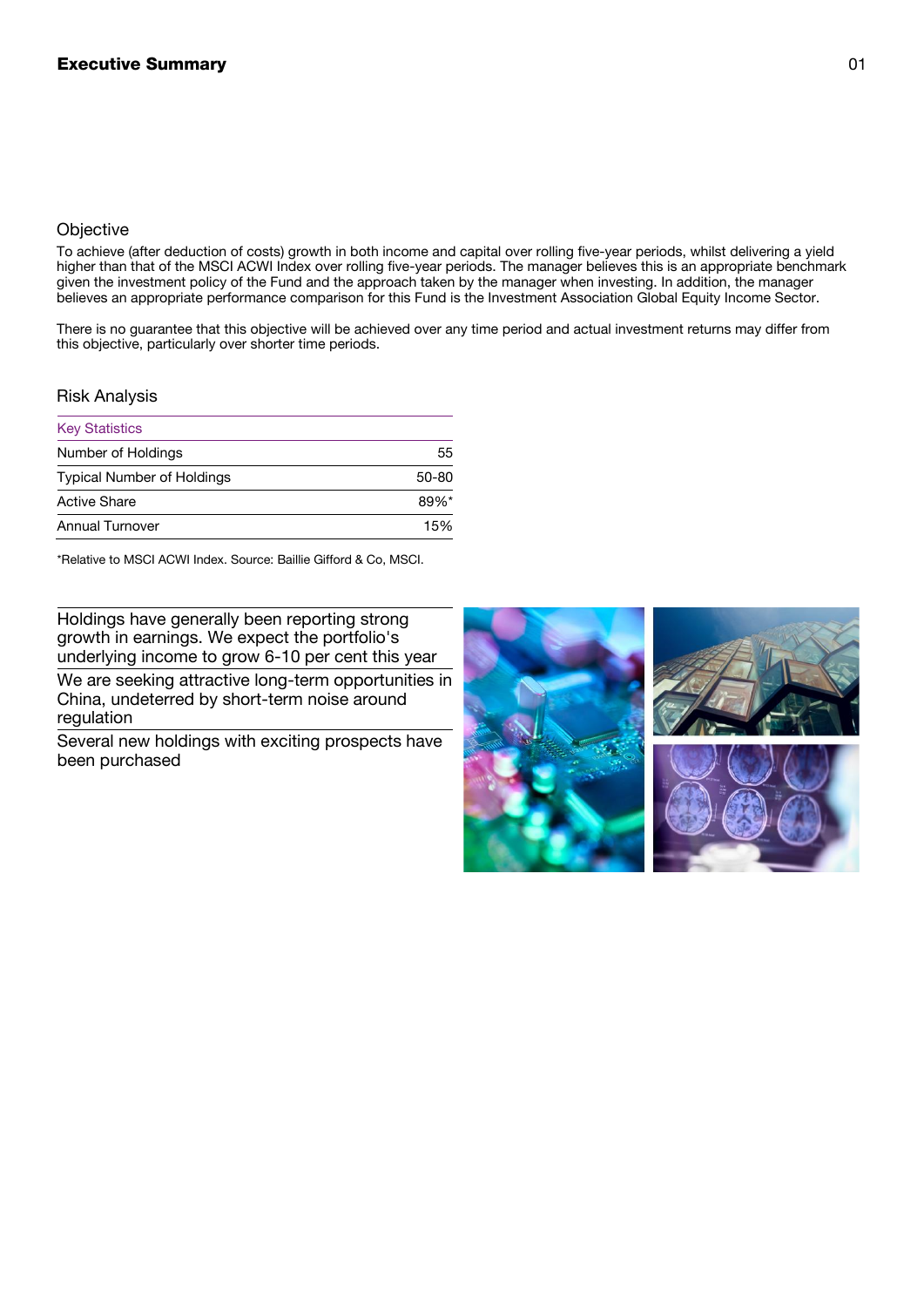#### Commentary 02

Earlier this year we updated our data on the dividendpaying universe of companies. As a reminder, we consider any company that pays a dividend and has a market capitalisation of over £1bn to be part of our universe. In principle we are happy to own companies that don't pay a dividend if we believe they will start one in the foreseeable future and make a contribution to our clients' long-term income, but we think the 'pays a dividend' criterion is a helpful starting point for sizing our hunting ground.

Today, there are over 5,300 such companies available globally. This is 25x more than if we restricted ourselves to just the narrower UK market. We think this broader set of potential investments remains the best argument for investing globally rather than regionally. However, what was more interesting to observe in the latest data is *where* the opportunity set is today. Around 1,100 dividendpaying companies are in the US and 900 are in Europe (including the UK). But the biggest single opportunity set is China, with over 1,200 dividend-paying companies.

Until a few years ago, these companies would have been beyond limits for most western investors. Like others we could only invest in the subset of Chinese companies that chose to list in Hong Kong (such as ANTA Sports) or New York. However, over recent years the Chinese government has been encouraging foreign investment into its domestic market, notably through the Connect programme offered through the Hong Kong Stock Exchange (a long-standing holding of our strategy). We are now able to invest directly in Chinese companies and did so for the first time this quarter, purchasing Midea Group: a manufacturer of air conditioners and other appliances.

Recently, China has been in the financial headlines repeatedly, and rarely in a good way. Regulatory moves have had a drastic impact on investor confidence in the education sector and some consumer-facing internet platforms. Some high-profile founders and managers have found themselves under scrutiny. More recently, the financial struggles of some property developers have come to the fore, with rumours of defaults by Evergrande. The Hang Seng index (a barometer of confidence in the Chinese economy) has notably underperformed other global markets this quarter.

Given these concerns, why are we now highlighting the opportunity in China? There are several facets of the opportunities for dividend investors in the Chinese market that are often misunderstood, and we think these are well worth considering and researching.

The first is the dynamism of many Chinese companies, many of which are still run by founders or by CEOs hand-picked by the founder. True, many of the 1,200 companies we highlighted above are state-owned enterprises, with capital intensive business models and poor governance – and we won't waste time looking at many of those. But there are many others with entrepreneurial management teams, that could be a great fit for our strategy. In a c.60-stock portfolio, we only need to find a handful of the most promising ones.

The second is the evolving nature of the Chinese economy, as the middle class expands rapidly, with a different set of needs and wishes. The speed with which Chinese consumers have adopted (for instance) ecommerce, or food delivery, or premium brands has often caught western observers by surprise over the last decade. It presents very big opportunities for the most dynamic companies, which take advantage of the shifts in what Chinese consumers or businesses want. This is a market where the successful can build businesses with billions of dollars of sales, faster than in almost any other part of the world. Increasingly, the successful companies are starting to look overseas.

The third is the emerging attitude towards dividends. Many international investors don't appreciate that the listing rules on the Shanghai and Shenzhen stock exchanges set minimum dividend pay-out ratios for companies, based on their profitability, level of maturity, and the capital intensity of growth. These minimum distribution levels rise from 10 per cent for the most immature companies, to 70 per cent for the most mature. The explanation for this is clear: the Chinese government does not want the most mature businesses to be hoarding cash and reinvesting it at poor returns. They would rather it was returned to shareholders (including the public and private pension funds which are big investors in the market), so that it can be used more usefully. Many founders take a similar view – we have observed in the past that many interesting founder-managed businesses listed in Hong Kong, such as ANTA Sports, have prioritised both growth *and* dividends as they grow. It is encouraging that paying dividends in China is both normal and welcomed.

This will matter more as time goes on, as China's government also appears to be keen that Chinese companies listed overseas 'come home', and list on the domestic stock exchanges. We expect that companies like Alibaba, Tencent, and NetEase, which originally listed in New York, and then set up dual listings in Hong Kong, are likely to pursue listings in China too – with dividends following.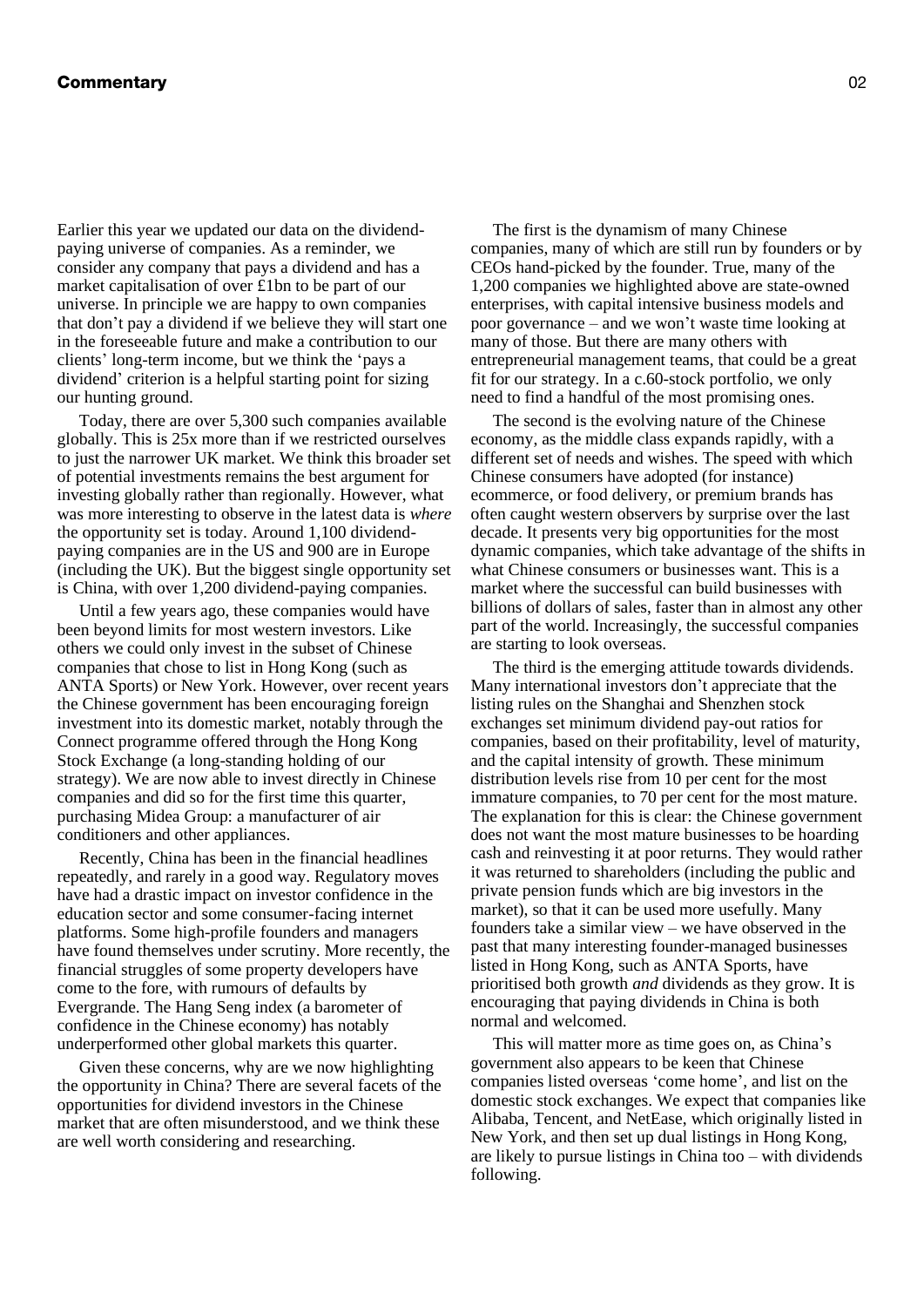### **Commentary 63 Commentary 63 Commentary 63 Commentary 63 Commentary 63 Commentary 63 Commentary 63 Commentary 63**



We are stock pickers who seek to find a small number of outstanding companies from around the world. We typically have 50–80 holdings in our portfolio, and so our question is not "are there likely to be opportunities in China?", but rather "what are the handful of opportunities in this enormous pool of opportunities that are the best fit for our strategy?" We are looking for several things, including:

- Management teams we can trust
- A material growth opportunity
- A core business that is cash-generative, and which we think can support a resilient dividend, that is not going to be highly volatile
- Businesses that are operated in a sustainable way, that is in-line with the broad outlines of Chinese government policy

In searching for companies, we have been greatly helped by the input of Rio Tu, our Shanghai-based analyst who contributes ideas and research, along with four locally based colleagues. With his help there is a handful of names which we have been getting to know over the past several years. We also use third-party due diligence services for an alternative perspective on founders and to reduce the risk of fraud, for example.

The first locally listed company we have bought for the portfolio is Midea, one of the leading manufacturers and sellers of air conditioning equipment and other appliances. This is a company we have long admired, partly for their direct distribution model, and partly because of the entrepreneurial management team's success in entering new categories over time. We believe they will continue to grow via the same route, but over time we think their investments in robotics, building controls, and international expansion could also start to bear fruit. Midea offers both a similar level of income to the portfolio, and potentially very attractive long-term growth.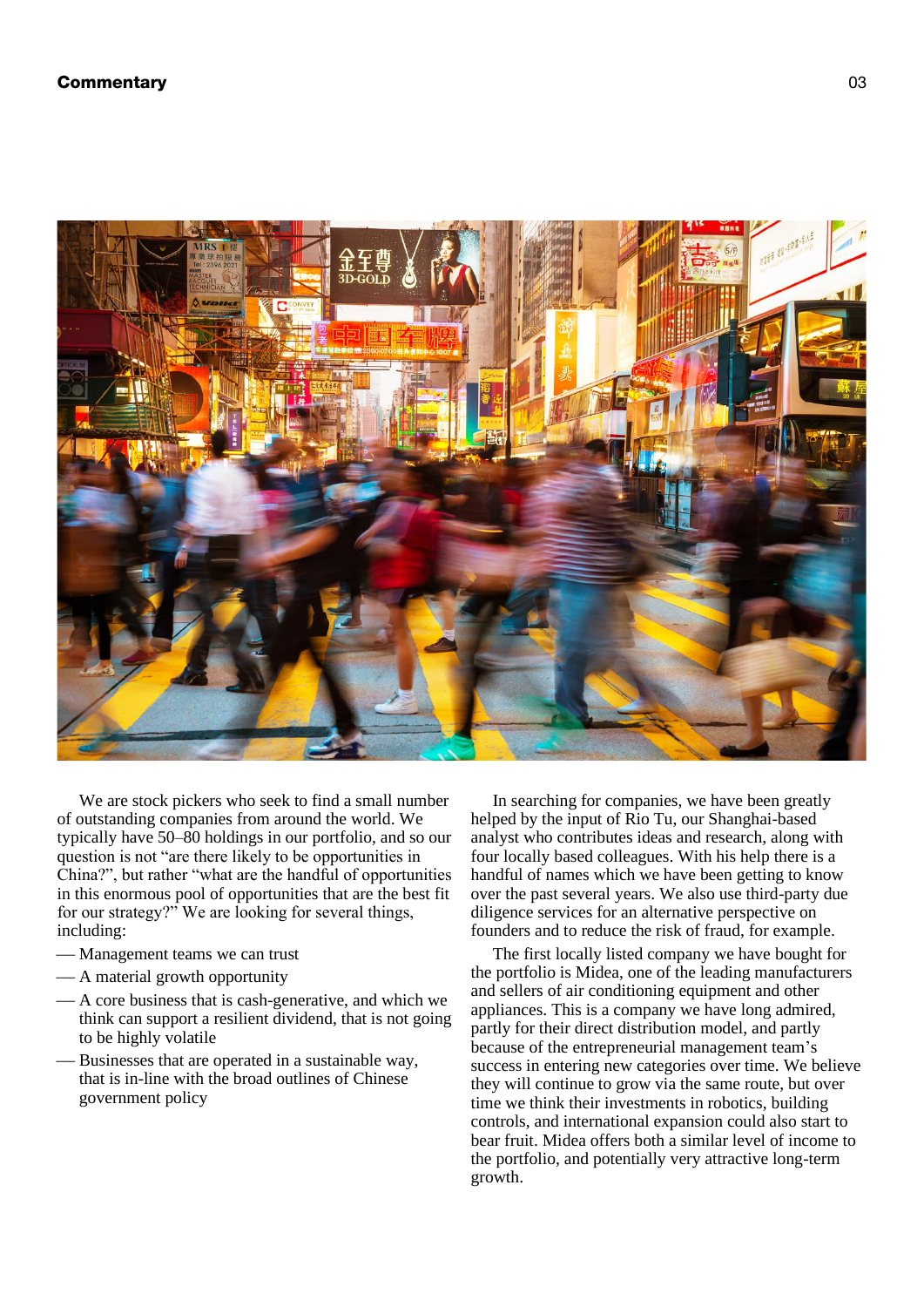#### **Commentary 64 Commentary 1996**

We have, of course, also been considering what implications there are from the recent regulatory events in China. In the main, our holdings have not been directly affected, because they do uncontroversial things like sell sportswear or rice crackers. NetEase, the videogame company, is the only holding where there has been an impact: the government has demanded that games companies limit the amount of time that children spend playing games, and there have been suggestions that the pace of approval of new games may slow for a period. NetEase has responded positively to these developments, and we are confident that they will make any adjustments necessary – and we believe that their own internal innovation will be the key driver of their long-term success.

Our overall portfolio remains very diversified geographically: our names are split roughly a third European, a third American, and a third from Asian or Emerging Markets (including Australia). We don't know how this allocation will evolve over time – we believe in following the opportunities, rather than making big topdown country allocations. However, in general we think that when people are worried about headlines, it is more important than ever to remain focused on the long-term opportunities.

#### **Portfolio update**

The portfolio showed a positive 2.4 per cent return last quarter, matching global equity markets. Investors oscillated between enthusiasm for the economic recovery gathering pace and fear about the undesired side effects of potential inflation (which we discussed in detail last quarter).

Summer months are typically an active reporting season for companies and the message we heard from most of the holdings was one of strength in their business and accelerating activity. While this was expected from companies which are more sensitive to the economic cycle like Swiss freight-forwarder Kuehne + Nagel, whose profits doubled in Q2 compared to the previous year, it was also true of a wide range of other businesses.

Leading semiconductor supplier, TSMC, recorded a 20 per cent increase in revenues in its second quarter compared to an already strong Q2 2020. Microsoft also had an active second quarter in 2020 but managed to boost earnings by close to 50 per cent. In another sector, food giant Nestlé recorded 9 per cent organic growth in revenues, an impressive number for a business with \$100bn of revenues.

Several of the holdings performed well in the pandemic and capitalised on market share gained in the

period, demonstrating the importance of a strong management in a crisis. US parts distributor Watsco, for instance, gained share in the pandemic while competitors were struggling and held onto these gains, leading revenues to be 37 per cent higher in Q2 2021 than they had been in Q2 2019.

The biggest contribution to returns in the quarter came from a diverse group of companies. Albemarle, the largest lithium miner in the world, rose on the back of strong lithium prices and guidance for revenue growth of 25 per cent per annum until 2026. Novo Nordisk, one of the largest holdings, highlighted a very strong start for their new drug against obesity, Wegovy. The diabetes business continues to grow but it is the potential of their obesity treatments which could extend Novo's growth by many years. Australian online platform carsales.com saw a rapid recovery in its activity and the acquisition of a US business will provide another engine of growth.

On the other side of the ledger, concerns about government intervention led some of our China-based holdings to weigh on performance.

The gaming company NetEase was affected by heightened scrutiny of the sector by the regulator. New rules were introduced to limit the time spent by children on games and regulate the content of these games. It is not the first time gaming has been in the spotlight and we believe that investors may be overstating the potential impact on companies like NetEase, who have been careful and proactive on this issue.

Shares in ANTA Sports, the leading sportswear company in China, were also weak in the quarter despite no obvious risk from regulation or link to real estate.

Shares in the Brazilian stock exchange B3 fell as investors turned negative on the short-term prospects for the Brazilian economy. Our investment thesis on B3 is built on the expansion and diversification of the capital markets in the next 10 years, a view which hasn't changed considering the recent noise around Brazilian politics.

#### **Transactions**

This has been a relatively busy quarter for new purchases, as several new ideas worked their way through our process. As well as Midea, discussed above, we bought new holdings in Starbucks, Valmet and Linea Directa.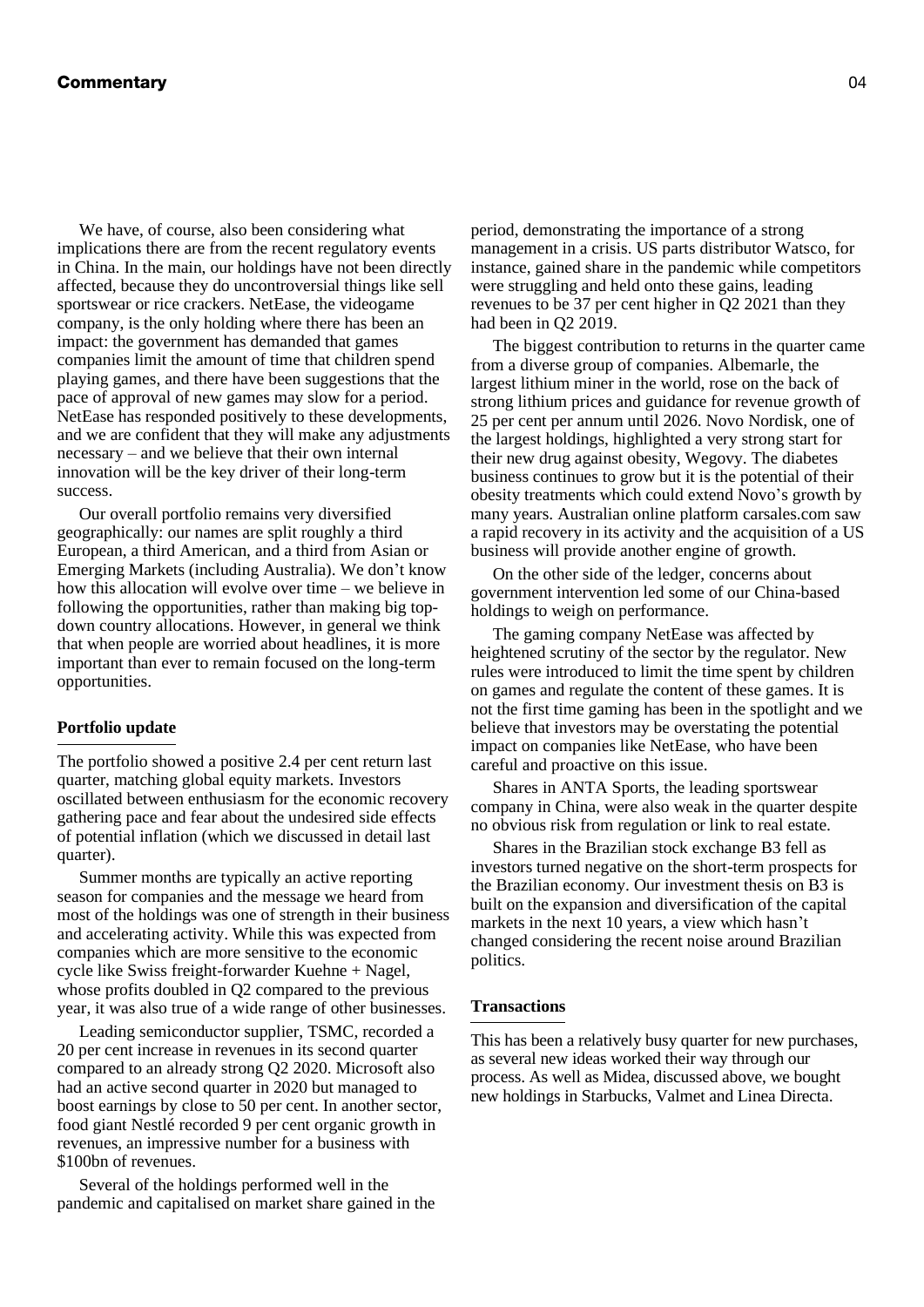We believe that a strong culture and the company's focus on customers will enable Starbucks to deliver strong growth over the next decade as it further embeds itself into its customers' daily routines. Our analysis suggests that there is room for significant growth in the number of stores in Starbucks' two most important markets of the US and China. The dividend has grown every year since it was introduced in 2011 and we expect that trend to continue in the coming decade.

Finnish engineering company Valmet is a leader in making and servicing much of the machinery used in the pulp and paper industry. It has a strong management team and a track record of returning cash to shareholders through its dividend. What really excites us is the potential earnings growth in the next 10 years as Valmet's customers supply a structurally growing market. Global pulp and paper use is rising as consumers shift to ecommerce and many companies are trying to reduce plastic use. Moreover, Valmet's customers need to invest substantially over the coming years to reduce their carbon emissions and Valmet is ideally positioned to supply and maintain more efficient machinery.

We also bought a new holding in Spanish motor and home insurer Linea Directa, which sells directly to consumers and is the equivalent of Direct Line in the UK. We believe that its differentiated direct-to-consumer approach allows it to deliver a better service at a lower price to consumers. We expect that its sensible approach to pricing should drive market share gains and, in turn, earnings growth for years to come. Linea Directa was recently spun out of its former parent, Bankinter, which should give it more freedom, but the main shareholder retains a 20 per cent stake, giving us confidence that the focus on the long-term will be maintained. The business is highly profitable and generates lots of cash, which will allow the company to pay dividends as well as reinvest to grow its business.

We funded these through the sale of McDonald's, Coca-Cola, and a reduction to ANTA Sports.

McDonald's is the world's largest fast-food company. While we admire many aspects of the business, we believe that growing the store base at an interesting rate over the next five to 10 years is increasingly challenging. We also believe that some of the sustainability challenges inherent in the business model, such as the significant emissions of their agricultural supply chain, or the nutrition impact of their products, are likely to become more pressing over the next decade. Having reviewed their strategy for managing these issues, we believe that the company has tended towards relatively narrow, unambitious responses. We have therefore used the holding as a source of funds for the new holding in Starbucks.

Coca-Cola is the world's largest soft drinks company. We have admired the strength of its brands, and the strong cash-flows generated by its business. However, the underlying growth in the business over recent years has been slower than we had hoped, and we deem Coca-Cola's ambition to address its large environmental impact not ambitious enough for such a large consumerfacing company. We have therefore used it as a source of funding.

#### **Conclusion**

One advantage of holding a diversified portfolio of resilient companies is that there is less need to make drastic changes when the wind blows in a different direction. Largely we can trust the managers of our holdings to make the right decisions in response to changes, whether that be rising input costs or a slowing Chinese property market. Our main focus is instead on assessing where the best opportunities for long-term growth may be. Although we've written about the opportunities in China in this letter, the pipeline of exciting new ideas spans all regions, and we see many reasons for optimism.

*The views expressed reflect the personal opinion of the author and should not be considered as advice or a recommendation to buy, sell or hold a particular investment.*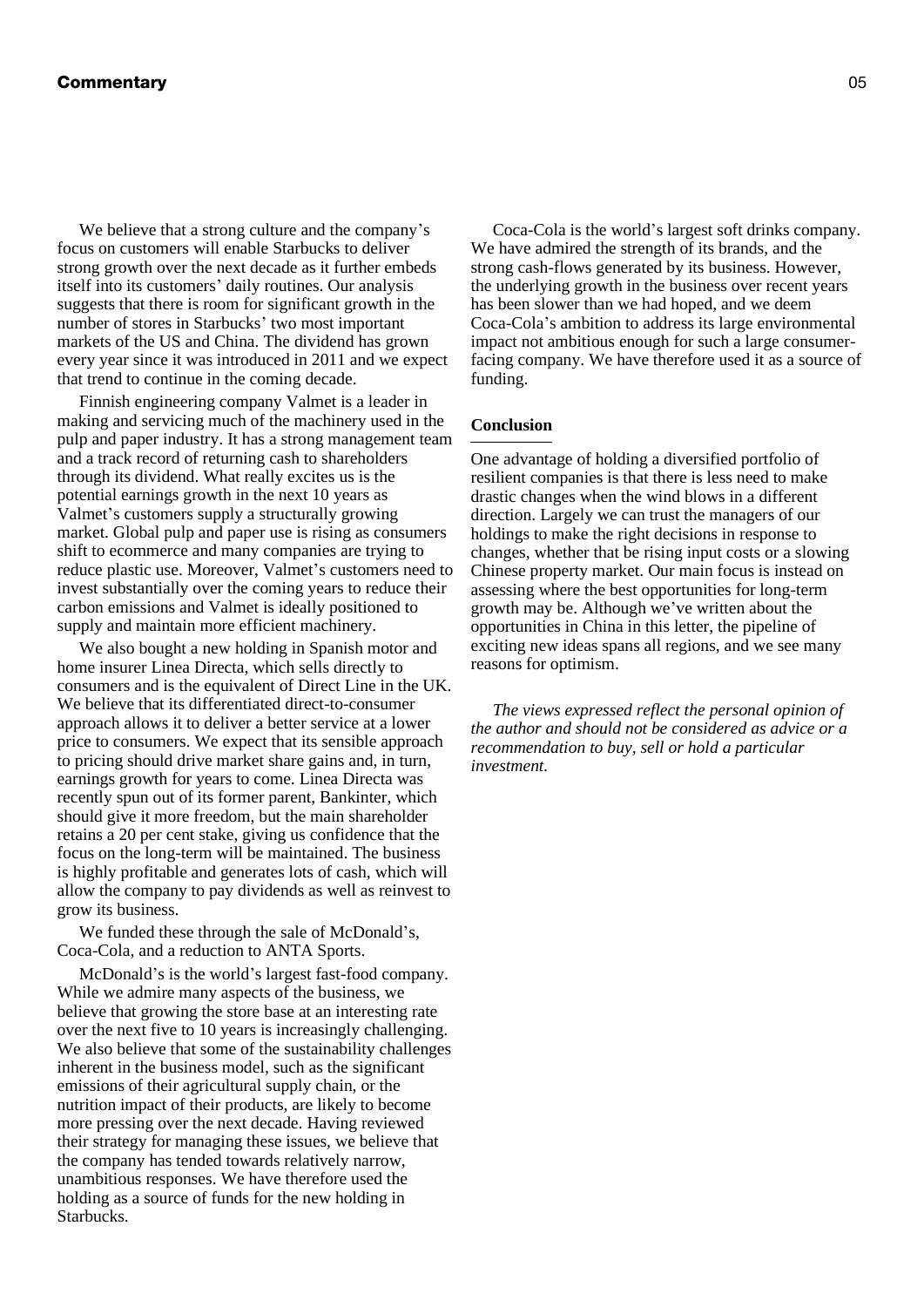# Periodic Performance

|                      | 3 Months | 1 Year | 3 Years<br>(p.a.) | Since Inception<br>$(p.a.)^+$ |
|----------------------|----------|--------|-------------------|-------------------------------|
| Class B-Inc $(\%)$   | 2.4      | 19.1   | N/A               | 17.6                          |
| Benchmark (%)*       | 1.5      | 22.7   | N/A               | 15.4                          |
| Sector Average (%)** |          | 21.6   | N/A               | 10.2                          |

Performance source: FE, StatPro, MSCI, total return in sterling. †06 December 2018.

\*MSCI ACWI Index.

\*\*IA Global Equity Income Sector.

## Discrete Performance

|                      | $30/09/16 -$<br>30/09/17 | $30/09/17 -$<br>30/09/18 | $30/09/18 -$<br>30/09/19 | $30/09/19 -$<br>30/09/20 | $30/09/20 -$<br>30/09/21 |
|----------------------|--------------------------|--------------------------|--------------------------|--------------------------|--------------------------|
| Class B-Inc $(\%)$   | N/A                      | N/A                      | N/A                      | 10.8                     | 19.1                     |
| Benchmark (%)*       | N/A                      | N/A                      | N/A                      | 5.8                      | 22.7                     |
| Sector Average (%)** | N/A                      | N/A                      | N/A                      | $-3.9$                   | 21.6                     |

Performance source: FE, StatPro, MSCI, total return in sterling.

\*MSCI ACWI Index.

\*\*IA Global Equity Income Sector.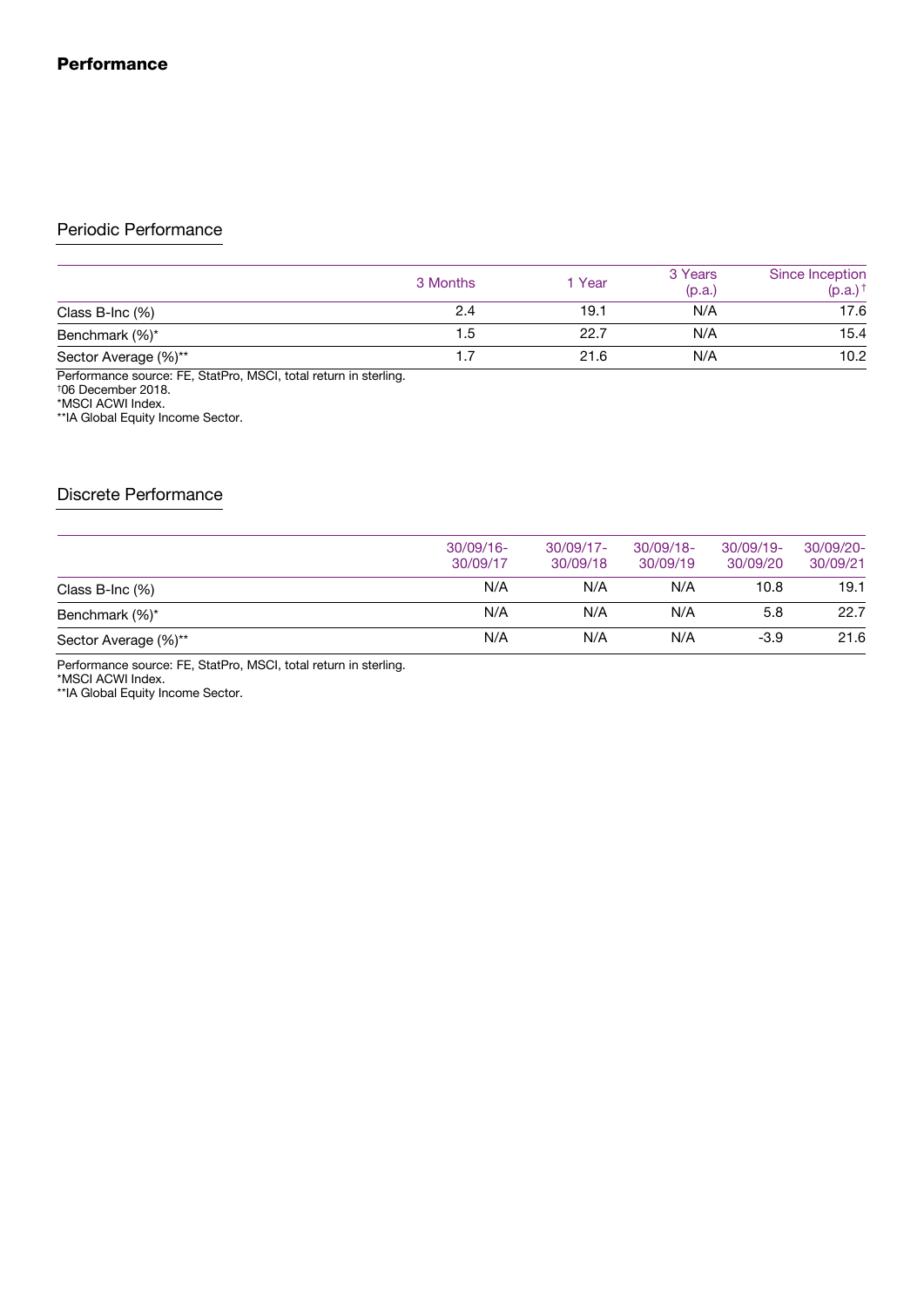# Top Ten Largest Holdings

| <b>Stock Name</b>            | <b>Description of Business</b>                | % of Portfolio |
|------------------------------|-----------------------------------------------|----------------|
| Novo Nordisk                 | Pharmaceutical company                        | 3.9            |
| <b>TSMC</b>                  | Semiconductor manufacturer                    | 3.5            |
| <b>Microsoft</b>             | Software company                              | 3.4            |
| <b>Sonic Healthcare</b>      | Medical diagnostics company                   | 3.2            |
| <b>Partners</b>              | Private markets asset management              | 3.2            |
| <b>United Parcel Service</b> | <b>Courier services</b>                       | 3.1            |
| Fastenal                     | Distribution and sales of industrial supplies | 3.0            |
| Roche                        | <b>Pharmaceuticals</b>                        | 3.0            |
| <b>Nestlé</b>                | Food and beverage producer                    | 3.0            |
| Procter & Gamble             | Household product manufacturer                | 2.9            |
| Total                        |                                               | 32.3           |

Totals may not sum due to rounding.





| <b>Sector Weights</b>         |      |
|-------------------------------|------|
| <b>Industrials</b>            | 21.6 |
| Information Technology        | 19.7 |
| <b>Financials</b>             | 19.5 |
| <b>Health Care</b>            | 12.7 |
| <b>Consumer Staples</b>       | 12.5 |
| <b>Consumer Discretionary</b> | 6.9  |
| <b>Communication Services</b> | 3.2  |
| <b>Materials</b>              | 2.3  |
| <b>Utilities</b>              | 1.1  |
| Cash                          | 0.5  |
|                               |      |

| <b>Regional Weights</b> |                         |      |
|-------------------------|-------------------------|------|
|                         | North America           | 35.4 |
| 2                       | Europe (ex UK)          | 30.6 |
| 3                       | <b>Emerging Markets</b> | 12.7 |
| 4                       | Developed Asia Pacific  | 12.4 |
| 5                       | UK.                     | 8.3  |
|                         | Cash                    | 0.5  |

A negative cash position may sometimes occur due to obligations awaiting settlement.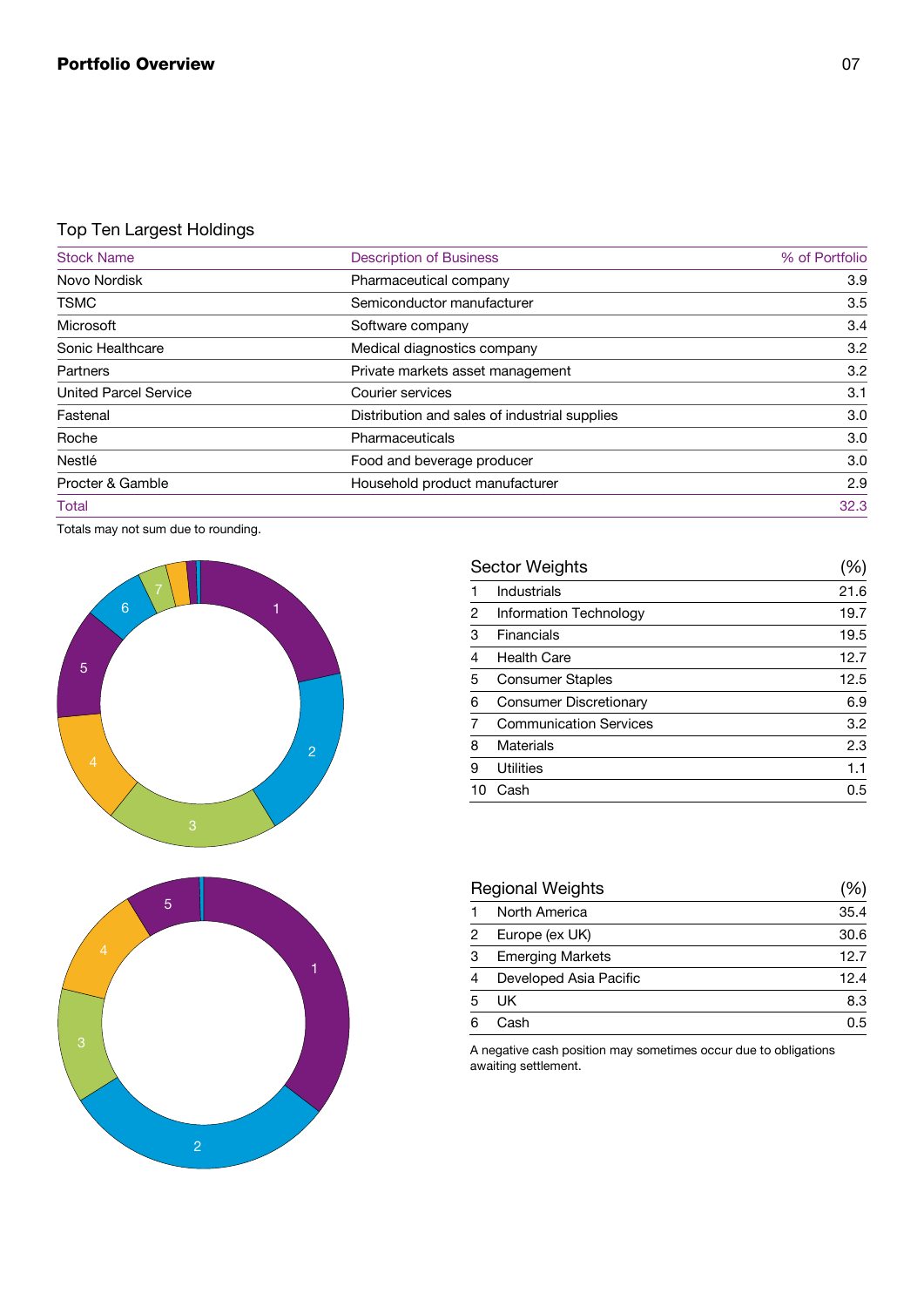

© Esther Horvath/AWI/ZUMA Wire/Shutterstock.

Climate change is most often measured in decades but just one day can be notable. The Sixth Assessment Report by the Intergovernmental Panel on Climate Change (IPCC) was published on 9 August. The full 3,949-page report represents the most significant update to global understanding of the physical science of climate change. It has taken a full eight years to complete and its conclusions are unambiguous. They tell us that humaninduced climate change is unequivocal and getting worse. Earth is now close to the 1.5°C threshold and more likely than not to be reached by 2040.

Climate change transition requires cooperation and international agreements among nations, and it needs innovation and entrepreneurship from businesses. Investors have a vital role to play too. Our responsibility as stewards of long-term capital is, we think, twofold. First, we need to understand how climate change can affect returns for our clients. The relationship between climate change and investment returns is currently focused on risk. The Taskforce for Climate-related Financial Disclosures (TCFD) is driving significantly better disclosure of potential financial costs of climate change. Conventional economic modelling can struggle to incorporate the type of unprecedented impacts that climate change might bring – such as large-scale crop failure, global sea level rise and collapse of ecosystems.

So, TCFD has been a game changer in advancing our measurement of climate-related investment risk. We can point to the recent climate report published by Taiwan Semiconductor manufacturing Co (TSMC) as a highly comprehensive analysis of its risk and opportunities. It is a case example of how far the leading companies in the portfolio have come in responding to our request for granular climate-related reporting.

Our other core responsibility is to be supportive and constructive long-term owners of companies as they navigate the transition towards net-zero. All companies will need to get there eventually; for some it presents a near-term liability or opportunity, while for others it is less material to their core business, though still a feature of the regulatory space and customer environment they operate in. We try to ensure that our engagement with companies on climate-related issues is based on material risks and opportunities but is also supportive through significant periods of change. For example, we have engaged with United Overseas Bank (UOB) in Singapore to gain a clearer understanding of how it builds climate risk into its lending activity. For other holdings, such as Cisco, the global technology leader, our engagement is in support of its commitment to carbon neutrality across its operations by 2025 and a 2040 net-zero carbon emissions target for its full value chain.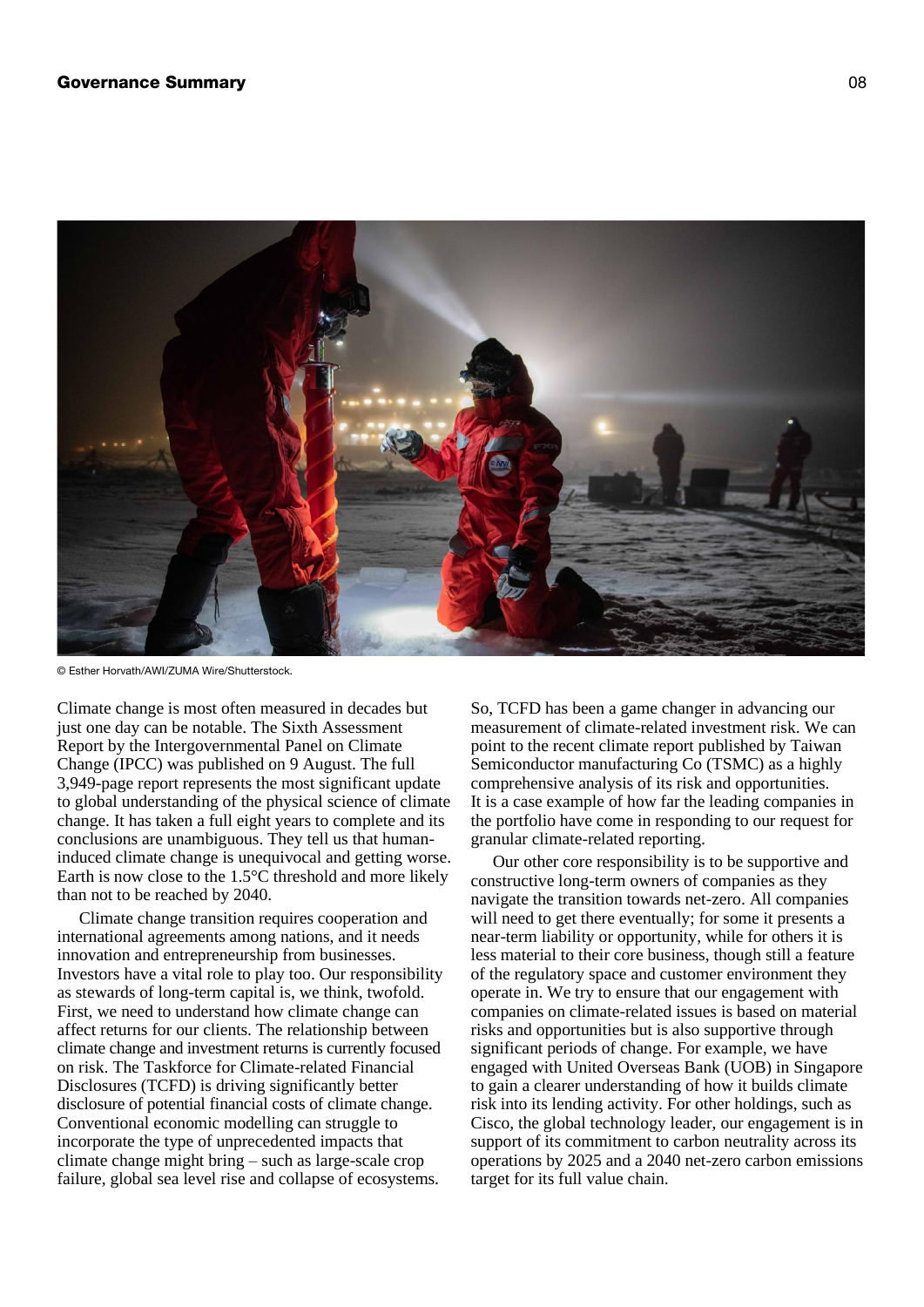For companies and investors to drive this climate transition effectively, the role of governments in helping to set the goalposts and rules of the game is vital. The Paris Agreement of 2015 was a huge step forward in this respect, and we now look to COP26 in Glasgow in November where, over just 13 days, more details must emerge on the regulatory and fiscal frameworks that will set the strategic course for the companies in the portfolio for the next decade and beyond.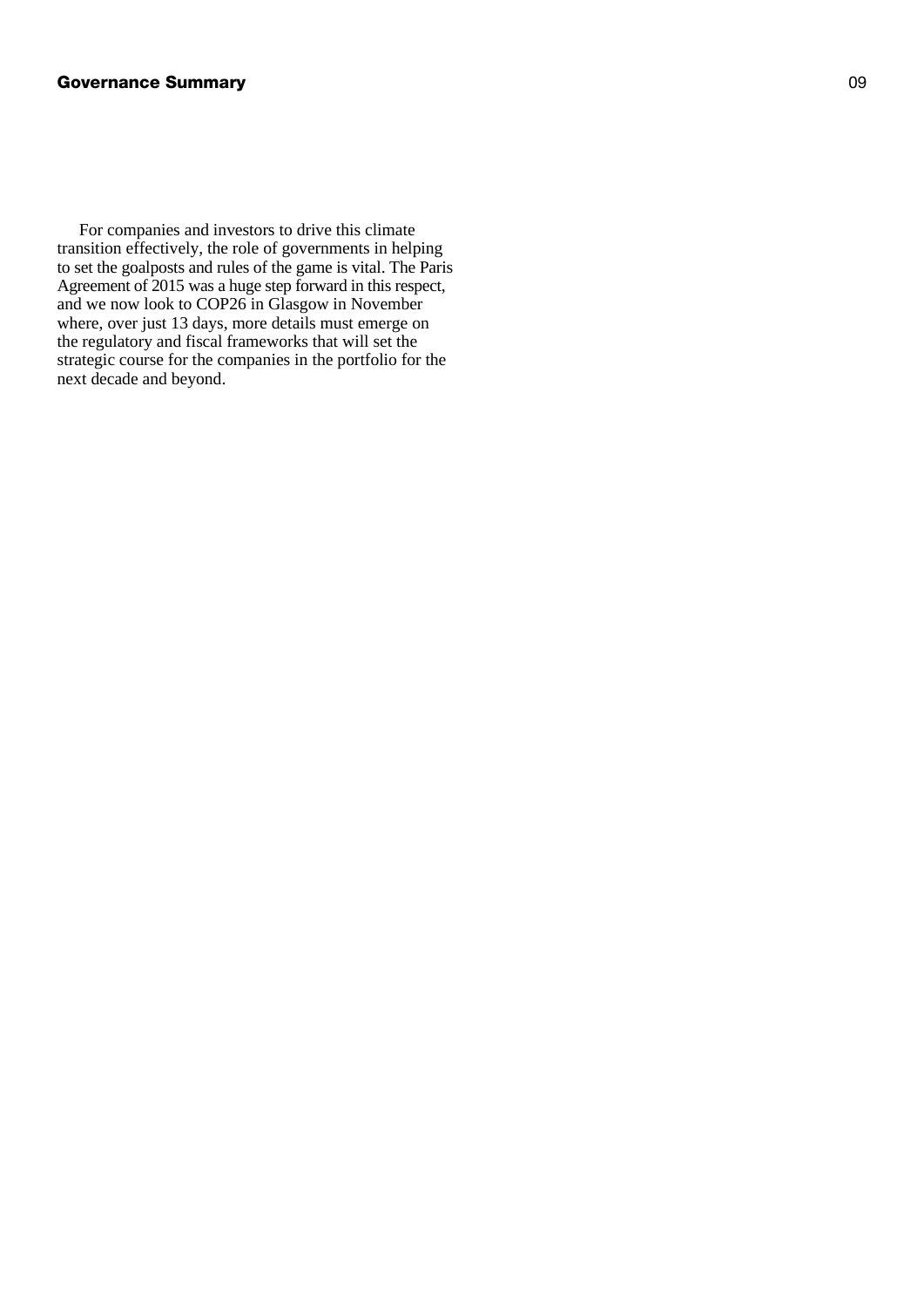# New Purchases

| <b>Stock Name</b>                  | <b>Transaction Rationale</b>                                                                                                                                                                                                                                                                                                                                                                                                                                                                                                                                                                                                                                                                                                                                                                                                                                                                                                                                                                                                                                                        |
|------------------------------------|-------------------------------------------------------------------------------------------------------------------------------------------------------------------------------------------------------------------------------------------------------------------------------------------------------------------------------------------------------------------------------------------------------------------------------------------------------------------------------------------------------------------------------------------------------------------------------------------------------------------------------------------------------------------------------------------------------------------------------------------------------------------------------------------------------------------------------------------------------------------------------------------------------------------------------------------------------------------------------------------------------------------------------------------------------------------------------------|
| Línea Directa Aseguradora          | Linea Directa is a Spanish motor and home insurer, which sells directly to consumers. We believe<br>that the company has a very differentiated model in the Spanish market, with the most widely-<br>recalled brand in Spain, and no reliance on expensive brokers or agents - which allows it to deliver<br>a better service at a lower price to consumers. We expect that this differentiation will drive steady<br>market share gains over the next 5-10 years. We are also excited by their plans in health<br>insurance, and expect other product lines to follow over time. Like the best insurance management<br>teams, they prioritise profitable underwriting over aggressive market share targets. The company<br>was recently spun out of its former parent, Bankinter, and the Botin family have retained their 20%<br>stake, helping to maintain the company's long-term focus. The business is highly profitable and<br>terrifically cash-generative, and we expect material dividends over the coming years. We therefore<br>bought an initial holding for the fund. |
| Midea Group 'A' - Stock<br>Connect | Midea Group makes air conditioning units and other home appliances. It has a tremendous track<br>record of growth in China, reminiscent of Japanese manufacturers in the 1980s who focused on<br>excellent engineering at lower costs than incumbent companies. We have watched it grow for<br>several years under the stewardship of longstanding CEO Paul Fang. We foresee continued growth<br>in China in the years ahead, and the potential for excellent growth as it builds its business<br>overseas. The dividend has been resilient and in the years to come we expect strong earnings,<br>dividend and capital growth. The shares have weakened considerably in the past year as the<br>market has fretted about short-term air conditioner sales in China. We are taking this an<br>opportunity to start a holding. This is also the first purchase we have made of China 'A' shares in<br>the domestic market.                                                                                                                                                           |
| <b>Starbucks Corp</b>              | We took a new holding in the coffee retailer, Starbucks. We think the strong culture and focus on<br>customer experience will enable Starbucks to deliver strong growth over the next decade as they<br>further embed themselves into their customers' daily routines. Our analysis suggests that there is<br>room for significant growth in the number of stores in their two most important markets of the US<br>and China. The dividend has grown every year since it was introduced in 2011 and we expect the<br>dividend growth to continue.                                                                                                                                                                                                                                                                                                                                                                                                                                                                                                                                   |
| <b>TSMC</b>                        | We have moved the TSMC investment from the ADR to the local Taiwanese line. The ADR now<br>trades at a 10% premium to the local line, and investing in the local line may help avoid double-<br>taxation of dividends.                                                                                                                                                                                                                                                                                                                                                                                                                                                                                                                                                                                                                                                                                                                                                                                                                                                              |
| Valmet Oyj                         | This Finnish engineering company is a leader in making and servicing much of the machinery used<br>in the pulp and paper industry. It has a strong management team and a track record of returning<br>cash to shareholders through its dividend. We are excited by its potential earnings and dividend<br>growth in the next five to ten years. Its customers are seeing structural growth in demand for pulp<br>and paper, driven by reduced plastic use and the shift from physical retail to ecommerce. These<br>same customers also need to invest substantially in reducing their carbon emissions. As<br>customers expand and upgrade their machinery, we expect Valmet's revenue to benefit. We also<br>foresee its profitability improving over time, as its business mix evolves. The prospect of strong<br>earnings and dividend growth for several years to come prompted us to invest in the shares.                                                                                                                                                                    |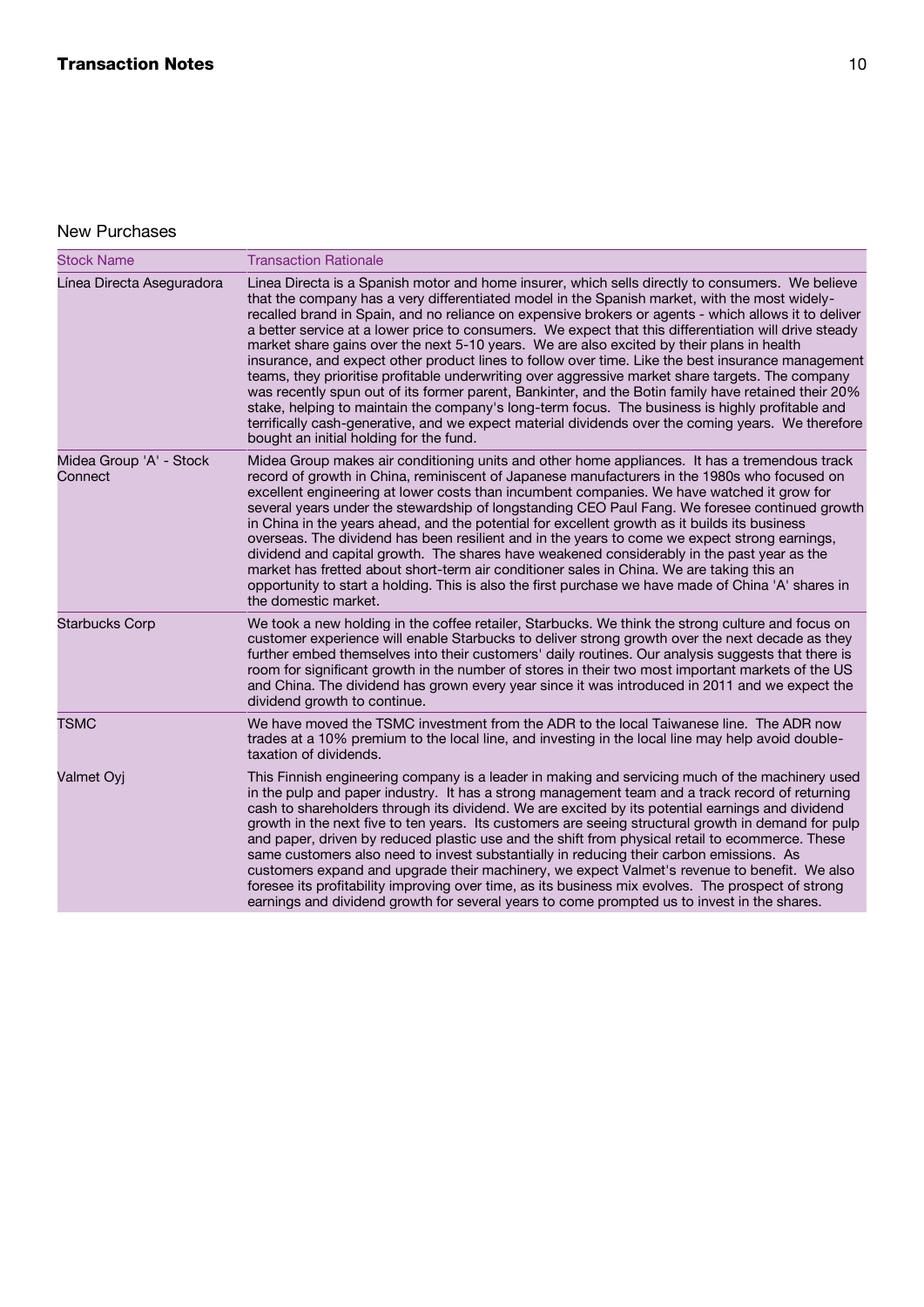# Complete Sales

| <b>Stock Name</b> | <b>Transaction Rationale</b>                                                                                                                                                                                                                                                                                                                                                                                                                                                                                                                                                                                                                                                                                                                                                                                                                                                                                                                                                                                                                                                                                                                                                                                                                                                                                                                                                                                                                            |
|-------------------|---------------------------------------------------------------------------------------------------------------------------------------------------------------------------------------------------------------------------------------------------------------------------------------------------------------------------------------------------------------------------------------------------------------------------------------------------------------------------------------------------------------------------------------------------------------------------------------------------------------------------------------------------------------------------------------------------------------------------------------------------------------------------------------------------------------------------------------------------------------------------------------------------------------------------------------------------------------------------------------------------------------------------------------------------------------------------------------------------------------------------------------------------------------------------------------------------------------------------------------------------------------------------------------------------------------------------------------------------------------------------------------------------------------------------------------------------------|
| Coca Cola         | Coca Cola is the world's largest soft drinks company. We have admired the strength of its brands,<br>and the business model in which bottling companies around the world are responsible for most of<br>the capital requirements of the business (making Coca Cola Company a very cash-generative<br>business). However, we have had two questions. One is that underlying growth in the business<br>over recent years has been slower than we had hoped; from our conversations with CEO James<br>Quincey and others, it seems that the company is finding it hard to maintain growth at its current<br>scale and level of complexity. The second is also partly related to scale: by virtue of its size, Coca<br>Cola has a very large environmental footprint, and is (for instance) one of the largest producers of<br>plastic packaging globally. We have been reviewing the sustainability efforts of all our consumer-<br>facing holdings, and comparing the impact they have, and the level of ambition they have to<br>address this. Our hurdle is that if a company's operations has a material negative impact on its<br>communities, we want to see evidence of ambition to be best-in-class in how they manage that,<br>with stretching goals. While Coca Cola has made some progress, we don't think it clears this bar -<br>partly because of the complexity of its bottling operations. We therefore used it as a source of<br>funding. |
| McDonald's        | McDonald's is the world's largest fast food company. While we admire many aspects of the<br>business, we believe that growing the store base at an interesting rate over the next 5-10 years is<br>increasingly challenging (especially when compared to, say, Starbucks). We also believe that<br>some of the sustainability challenges inherent in the business model, such as the very significant<br>emissions of their agricultural supply chain, or the nutrition impact of their products, are likely to<br>become more pressing over the next decade. Our assessment is that McDonald's is therefore a<br>relatively high impact company. Having reviewed their strategy for managing these issues, we<br>believe that in several areas, the company has tended towards relatively narrow, unambitious<br>responses. We don't believe there is a route to improving this through engagement, and so<br>decided that this should be a source of funding for new ideas.                                                                                                                                                                                                                                                                                                                                                                                                                                                                           |
| <b>TSMC ADR</b>   | Please see TSMC purchase note for explanation of the switch from ADRs to the local line.                                                                                                                                                                                                                                                                                                                                                                                                                                                                                                                                                                                                                                                                                                                                                                                                                                                                                                                                                                                                                                                                                                                                                                                                                                                                                                                                                                |